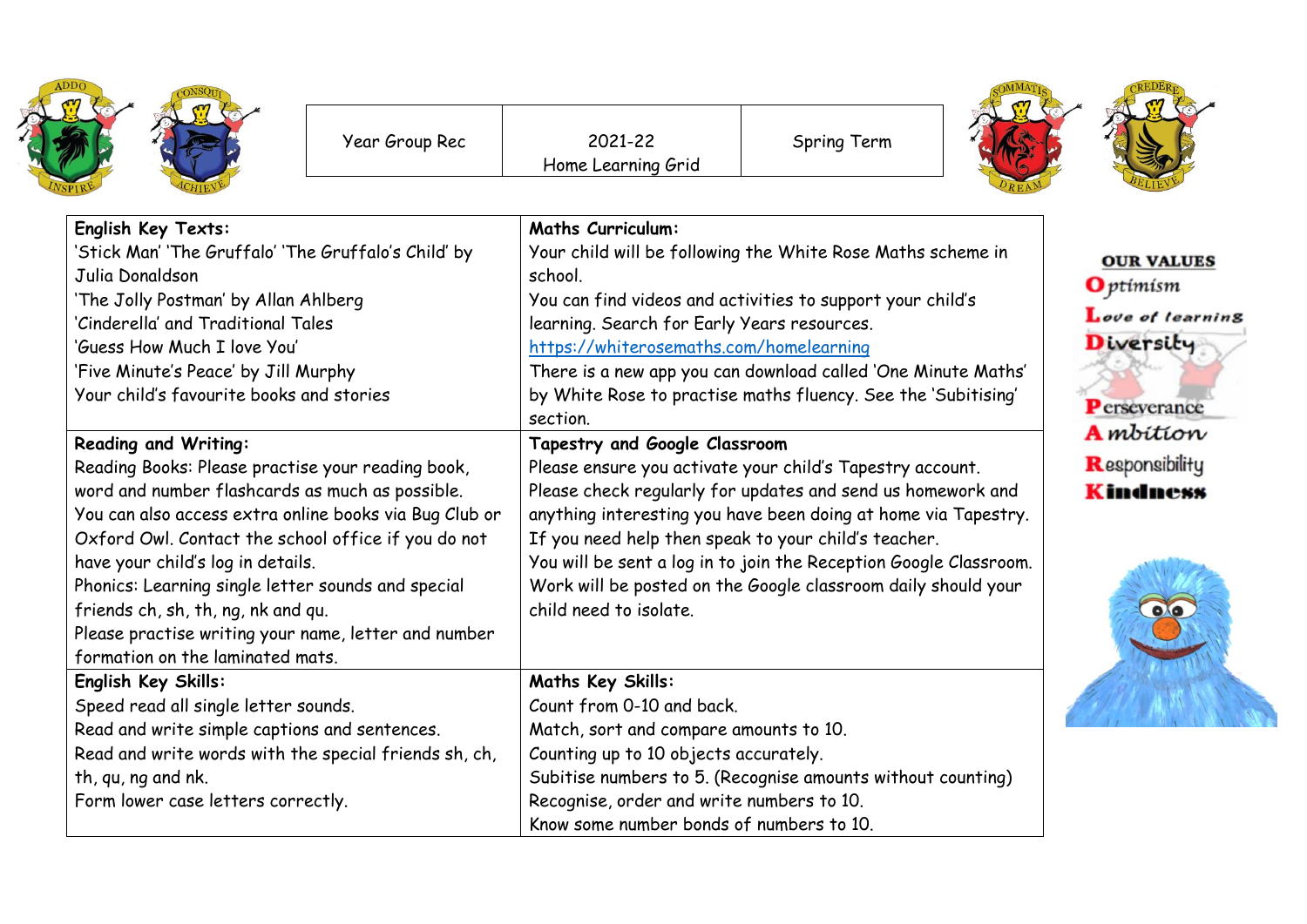## **Complete 3 or more of the tasks below and share with your class teacher –**

## **you will earn House Points for your team!**

| Task                                                                                  | <b>Step by Step</b>                                                                                                                                                                                                                                                                                                                                                                                      | How to achieve success                                                                                                                                                                                                                           | Extra Challenge                                                                                                                                                                                                                                                                          | English / Maths Links                                                                                                                                                                                                           |
|---------------------------------------------------------------------------------------|----------------------------------------------------------------------------------------------------------------------------------------------------------------------------------------------------------------------------------------------------------------------------------------------------------------------------------------------------------------------------------------------------------|--------------------------------------------------------------------------------------------------------------------------------------------------------------------------------------------------------------------------------------------------|------------------------------------------------------------------------------------------------------------------------------------------------------------------------------------------------------------------------------------------------------------------------------------------|---------------------------------------------------------------------------------------------------------------------------------------------------------------------------------------------------------------------------------|
|                                                                                       |                                                                                                                                                                                                                                                                                                                                                                                                          | for this task                                                                                                                                                                                                                                    |                                                                                                                                                                                                                                                                                          |                                                                                                                                                                                                                                 |
| Practise writing your name,<br>letters and numbers on the<br>laminated mats sent home | Use the pen provided and laminated<br>mat to trace your name, the<br>letters of the alphabet and<br>numbers.<br>Try to practise this as regularly as<br>you can - practise makes perfect!<br>Make sure you write the letters<br>and numbers in the right way for<br>when you start to join your<br>handwriting.<br>The mats show you where to start<br>and the arrows show you which<br>direction to go. | Use the mat and pen provided by<br>the teacher.<br>Make sure you are starting each<br>letter on the dot and follow the<br>arrow to show you which direction to<br>go.<br>Share your work with your teacher<br>via Google Class Page or Tapestry. | Learn how to write your full<br>name.<br>Practise writing your name<br>without the mat. Can you do<br>it by yourself?<br>If there are any letters or<br>numbers that you struggle to<br>write in the correct way,<br>then practise them.<br>Learn all the sounds made by<br>each letter. | Letter and number formation.<br>Fine motor control.<br>Name writing.<br>Linking letter to sound.                                                                                                                                |
| Visit the local library.<br>(Literacy)                                                | Browse through the books in your<br>local library.<br>Look for the fiction and non-<br>fiction sections.<br>Choose three books to borrow.<br>Take them to get them stamped.<br>Read them at home with your<br>family.<br>Talk your favourite in to school to<br>share with the rest of the class.                                                                                                        | Draw a picture of your favourite<br>book and tell your teacher about the<br>books you have read.<br>Make a recommendation on Tapestry<br>or the Google Class page.                                                                               | Write a book review on your<br>favourite book.<br>What is the book about?<br>What was your favourite<br>part?<br>Did you enjoy the book?<br>Why?                                                                                                                                         | Book handling skills.<br>Rehearsing a sentence orally.<br>Applying phonic skills (chopping,<br>blending and writing words).<br>Writing sentences using capital<br>letters, full stops and finger<br>spaces.                     |
| Find out about Winter and<br>cold places.<br>(Understanding the World)                | Use the Internet or books to find<br>out about animals and people who<br>live in cold places.<br>Find the cold countries on a globe<br>or a map. Where are they?<br>Think about how the cold places<br>are the same/different from where<br>you live.                                                                                                                                                    | Draw or make a model of a cold<br>place.<br>Share your work with your teacher<br>via Google Class Page or Tapestry.                                                                                                                              | Write a simple report or<br>poster about cold places.                                                                                                                                                                                                                                    | Book handling skills/Internet<br>research<br>Rehearsing a sentence orally.<br>Applying phonic skills (chopping,<br>blending and writing words).<br>Writing sentences using capital<br>letters, full stops and finger<br>spaces. |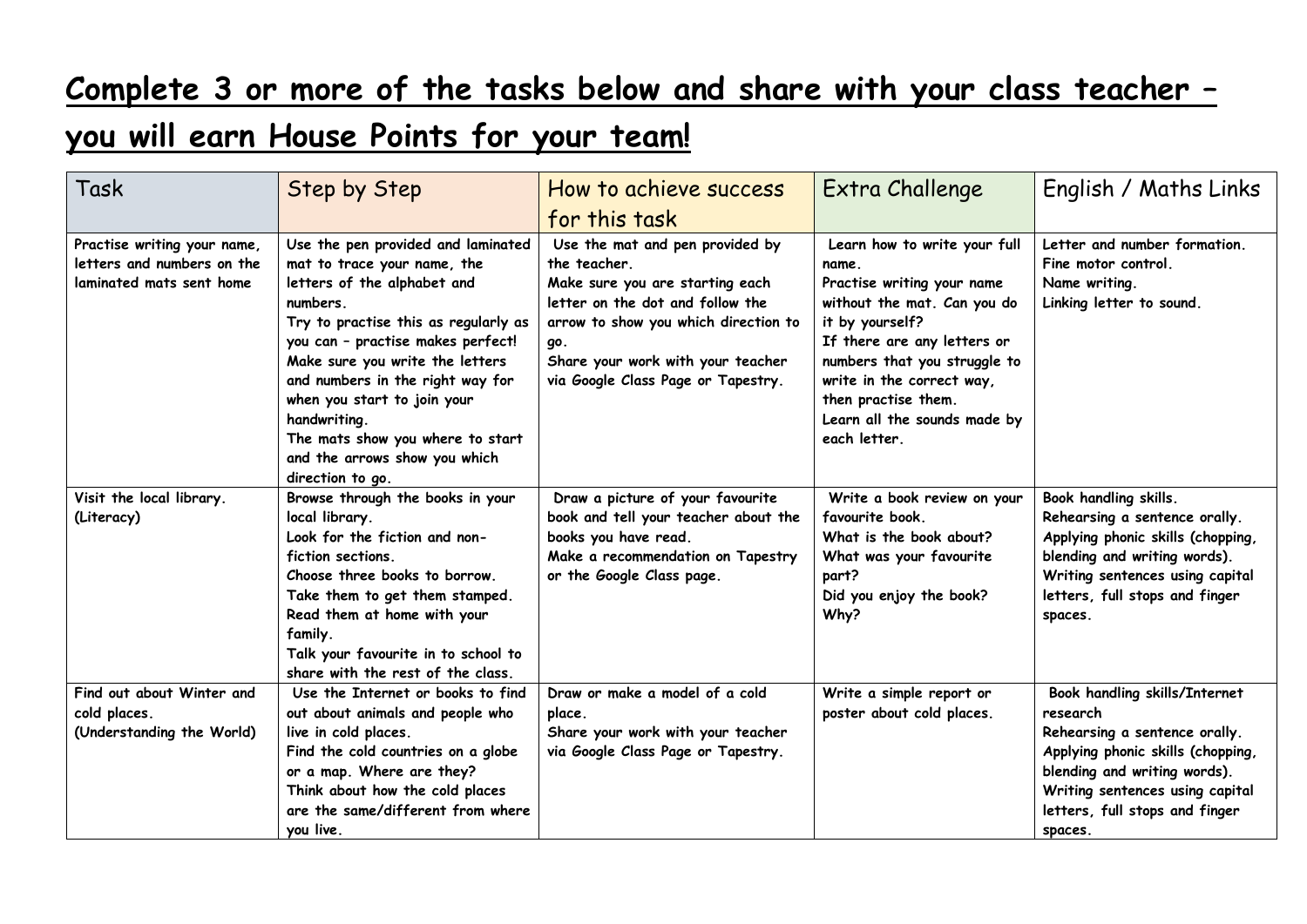| Explore outside on a cold<br>and frosty day.<br>(Understanding the World)       | Go outside when it has been<br>frosty.<br>What can you see?<br>What do you need to wear to keep<br>warm?<br>How has it changed outside since<br>Autumn?<br>How can we melt ice/frost?                                                                | Take photographs of what you could<br>see.<br>Touch and feel the frost. What does<br>it feel like?<br>Draw a picture to show what you<br>could see.<br>Share your work with your teacher<br>via Google Class Page or Tapestry.                                                           | Label the picture.<br>Find out more about frost<br>and snow by researching on<br>the internet                                                                                      | Spelling skills.<br><b>Communication skills.</b><br>ICT - Using a camera                                                                                                       |
|---------------------------------------------------------------------------------|------------------------------------------------------------------------------------------------------------------------------------------------------------------------------------------------------------------------------------------------------|------------------------------------------------------------------------------------------------------------------------------------------------------------------------------------------------------------------------------------------------------------------------------------------|------------------------------------------------------------------------------------------------------------------------------------------------------------------------------------|--------------------------------------------------------------------------------------------------------------------------------------------------------------------------------|
| We are learning to add and<br>take away small numbers of<br>objects.<br>(Maths) | Find small objects around the<br>house and make up number stories<br>to add and take away objects.<br>Practise writing numbers in order<br>from 1-20.                                                                                                | Solve simple addition and subtraction<br>sums by combining two groups of<br>objects or taking away a small<br>amount e.g.<br>$10 - 4 =$<br>$4 + 3 =$<br>Record your ideas in a number<br>sentence (as above).<br>Share your work with your teacher<br>via Google Class Page or Tapestry. | Begin to memorise some<br>simple number facts by heart<br>e.g. doubles<br>$1+1=2$ $2+2=4$ $3+3=6$<br>$4 + 4 = 8$<br>Make a poster to display to<br>help you remember the<br>facts. | Counting<br>Using the vocabulary of addition<br>and subtraction - add, makes,<br>total, count, altogether, take<br>away, left over, minus.<br>Recognising and writing numbers. |
| Make a model of a<br>character from your<br>favourite story or book.            | Talk to an adult about which is<br>your favourite book and character.<br>Design what you want to do.<br>Sketch down your ideas. Gather<br>together what you need and make<br>it!                                                                     | Paint a picture or make a model of<br>your favourite character from a<br>book.<br>Make a collage of your favourite<br>character, using different types of<br>material<br>Share your work with your teacher<br>via Google Class Page or Tapestry.                                         | Make a book, retelling your<br>favourite story or write a<br>book review on your favourite<br>story.                                                                               | Selecting and manipulating<br>materials, using simple tools e.g.<br>scissors.<br>Rehearsing a sentence orally.<br>Writing labels and sentences<br>about your pictures.         |
| Help to weigh and measure<br>ingredients.<br>(Maths - Measures)                 | Look in a cookbook or the internet<br>to find a recipe to make pancakes.<br>Measure and weigh the ingredients<br>and follow the recipe to make the<br>pancakes.<br>Decide which toppings you want on<br>your pancakes.<br>Eat them with your family! | Talk to the class about what you did.<br>Share your work with your teacher<br>via Google Class Page or Tapestry.                                                                                                                                                                         | Write down instructions of<br>how you made it.                                                                                                                                     | Rehearsing a sentence orally.<br>Applying phonic skills.<br>Writing sentences using capital<br>letters, full stops and finger<br>spaces.<br>Weighing and measuring.            |
| Find out about different<br>Celebrations.                                       | Use the Internet or books to find<br>out about different celebrations<br>e.g. Valentines Day, Chinese New<br>Year, Pancake Day, Mother's Day,<br>Easter, Eid.                                                                                        | Make something associated with one<br>of the celebrations and bring it in to<br>show the rest of the class.<br>Share your work with your teacher<br>via Google Class Page or Tapestry.                                                                                                   | Write a report about the<br>different celebrations.                                                                                                                                | Selecting and using tools and<br>materials.                                                                                                                                    |